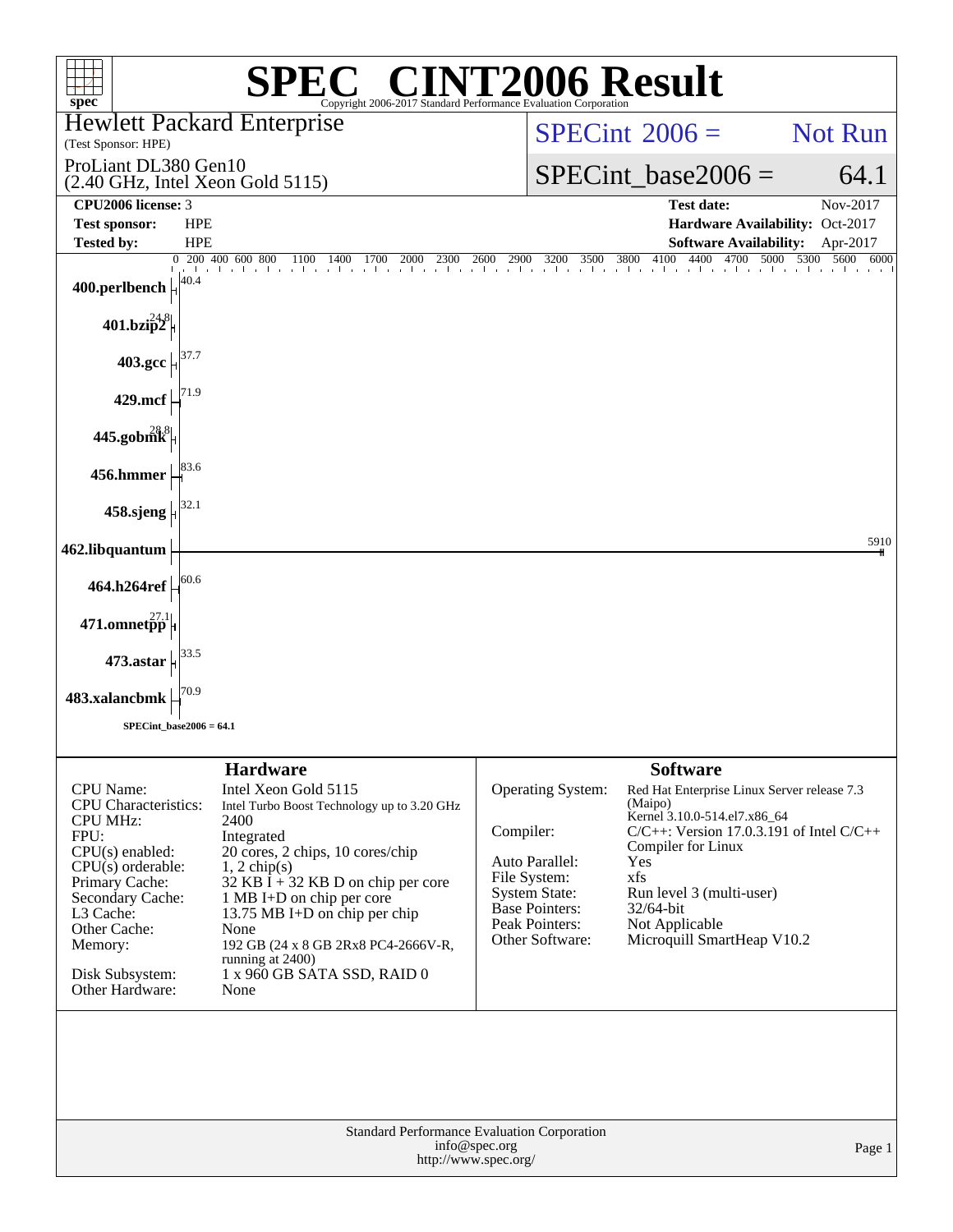

### Hewlett Packard Enterprise

(Test Sponsor: HPE)

ProLiant DL380 Gen10

(2.40 GHz, Intel Xeon Gold 5115)

 $SPECint2006 =$  Not Run

### SPECint base2006 =  $64.1$

**[CPU2006 license:](http://www.spec.org/auto/cpu2006/Docs/result-fields.html#CPU2006license)** 3 **[Test date:](http://www.spec.org/auto/cpu2006/Docs/result-fields.html#Testdate)** Nov-2017

**[Test sponsor:](http://www.spec.org/auto/cpu2006/Docs/result-fields.html#Testsponsor)** HPE **[Hardware Availability:](http://www.spec.org/auto/cpu2006/Docs/result-fields.html#HardwareAvailability)** Oct-2017 **[Tested by:](http://www.spec.org/auto/cpu2006/Docs/result-fields.html#Testedby)** HPE **[Software Availability:](http://www.spec.org/auto/cpu2006/Docs/result-fields.html#SoftwareAvailability)** Apr-2017

### **[Results Table](http://www.spec.org/auto/cpu2006/Docs/result-fields.html#ResultsTable)**

|                                                                                                          | <b>Base</b>    |       |                |       |                |       | <b>Peak</b>    |              |                |              |                |              |
|----------------------------------------------------------------------------------------------------------|----------------|-------|----------------|-------|----------------|-------|----------------|--------------|----------------|--------------|----------------|--------------|
| <b>Benchmark</b>                                                                                         | <b>Seconds</b> | Ratio | <b>Seconds</b> | Ratio | <b>Seconds</b> | Ratio | <b>Seconds</b> | <b>Ratio</b> | <b>Seconds</b> | <b>Ratio</b> | <b>Seconds</b> | <b>Ratio</b> |
| 400.perlbench                                                                                            | 241            | 40.5  | 242            | 40.4  | 242            | 40.3  |                |              |                |              |                |              |
| 401.bzip2                                                                                                | 389            | 24.8  | 389            | 24.8  | 388            | 24.9  |                |              |                |              |                |              |
| $403.\mathrm{gcc}$                                                                                       | 214            | 37.7  | 214            | 37.7  | 213            | 37.7  |                |              |                |              |                |              |
| $429$ .mcf                                                                                               | 127            | 71.9  | 127            | 72.1  | 130            | 70.4  |                |              |                |              |                |              |
| $445$ .gobmk                                                                                             | 365            | 28.8  | 365            | 28.7  | 365            | 28.8  |                |              |                |              |                |              |
| $456.$ hmmer                                                                                             | 112            | 83.2  | 112            | 83.6  | 112            | 83.6  |                |              |                |              |                |              |
| 458.sjeng                                                                                                | 377            | 32.1  | 377            | 32.1  | 377            | 32.1  |                |              |                |              |                |              |
| 462.libquantum                                                                                           | 3.51           | 5910  | 3.51           | 5900  | 3.50           | 5920  |                |              |                |              |                |              |
| 464.h264ref                                                                                              | 366            | 60.5  | 365            | 60.6  | 365            | 60.6  |                |              |                |              |                |              |
| $471$ .omnetpp                                                                                           | 231            | 27.1  | 233            | 26.8  | 230            | 27.2  |                |              |                |              |                |              |
| $473$ . astar                                                                                            | 209            | 33.6  | 210            | 33.5  | 211            | 33.3  |                |              |                |              |                |              |
| 483.xalancbmk                                                                                            | 97.3           | 70.9  | 97.7           | 70.6  | 97.3           | 70.9  |                |              |                |              |                |              |
| Results appear in the order in which they were run. Bold underlined text indicates a median measurement. |                |       |                |       |                |       |                |              |                |              |                |              |

### **[Operating System Notes](http://www.spec.org/auto/cpu2006/Docs/result-fields.html#OperatingSystemNotes)**

 Stack size set to unlimited using "ulimit -s unlimited" Transparent Huge Pages enabled by default Filesystem page cache cleared with: shell invocation of 'sync; echo 3 > /proc/sys/vm/drop\_caches' prior to run IRQ balance service was stop using "service irqbalance stop" Tuned-adm profile was set to Throughtput-Performance

### **[Platform Notes](http://www.spec.org/auto/cpu2006/Docs/result-fields.html#PlatformNotes)**

BIOS Configuration: Intel Hyperthreading set to Disabled Thermal Configuration set to Maximum Cooling LLC Prefetch set to Enabled LLC Dead Line Allocation set to Disabled Memory Patrol Scrubbing set to Disabled Workload Profile set to General Peak Frequency Compute Energy/Performance Bias set to Maximum Performance Workload Profile set to Custom NUMA Group Size Optimization set to Flat Sysinfo program /home/cpu2006/config/sysinfo.rev6993 Revision 6993 of 2015-11-06 (b5e8d4b4eb51ed28d7f98696cbe290c1) running on DL380Gen10-2 Wed Nov 15 11:25:41 2017

 This section contains SUT (System Under Test) info as seen by some common utilities. To remove or add to this section, see: <http://www.spec.org/cpu2006/Docs/config.html#sysinfo>

Continued on next page

Standard Performance Evaluation Corporation [info@spec.org](mailto:info@spec.org) <http://www.spec.org/>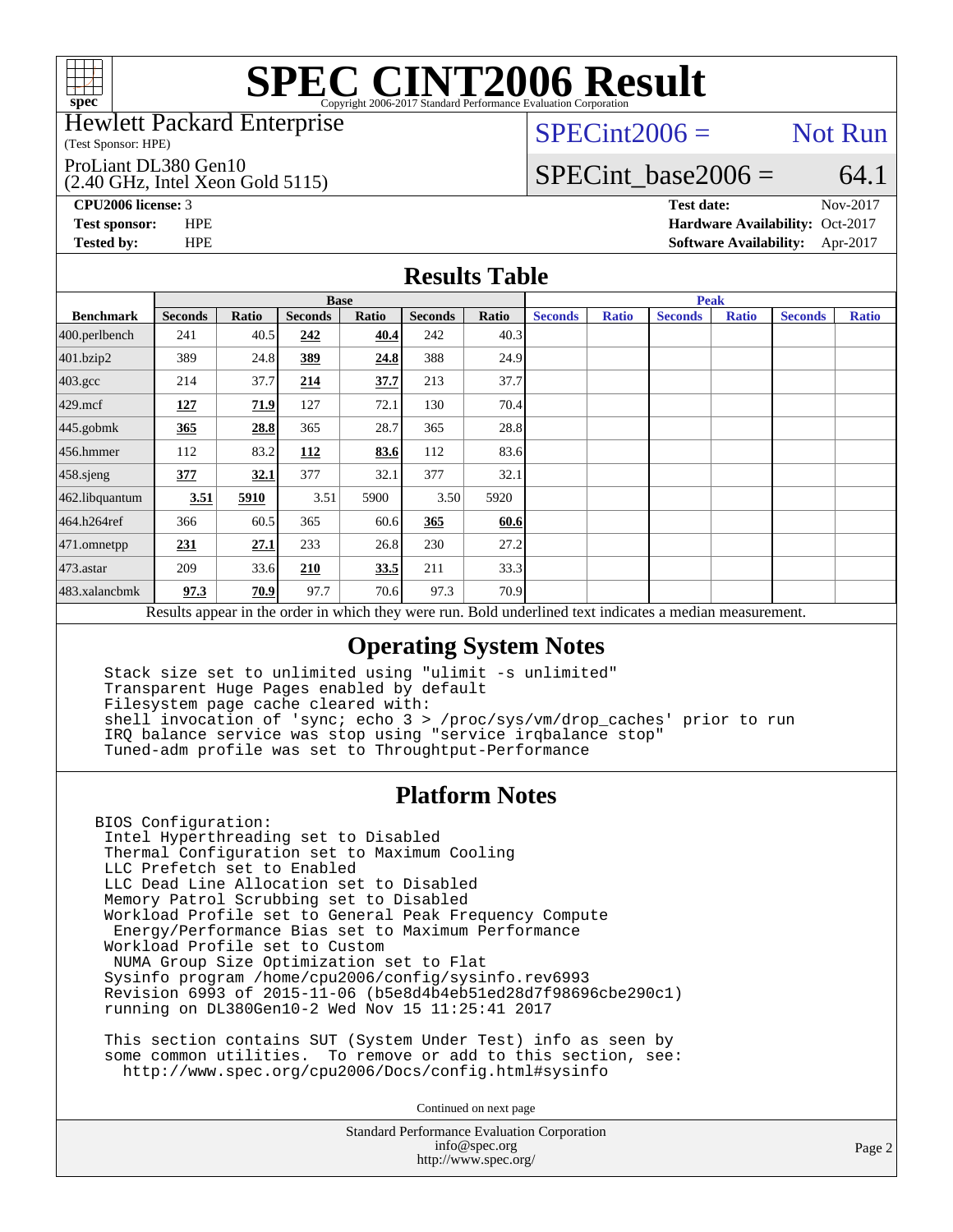

Hewlett Packard Enterprise

(Test Sponsor: HPE)

 $SPECint2006 =$  Not Run

SPECint base2006 =  $64.1$ 

ProLiant DL380 Gen10

(2.40 GHz, Intel Xeon Gold 5115)

**[Tested by:](http://www.spec.org/auto/cpu2006/Docs/result-fields.html#Testedby)** HPE **[Software Availability:](http://www.spec.org/auto/cpu2006/Docs/result-fields.html#SoftwareAvailability)** Apr-2017

**[CPU2006 license:](http://www.spec.org/auto/cpu2006/Docs/result-fields.html#CPU2006license)** 3 **[Test date:](http://www.spec.org/auto/cpu2006/Docs/result-fields.html#Testdate)** Nov-2017 **[Test sponsor:](http://www.spec.org/auto/cpu2006/Docs/result-fields.html#Testsponsor)** HPE **[Hardware Availability:](http://www.spec.org/auto/cpu2006/Docs/result-fields.html#HardwareAvailability)** Oct-2017

### **[Platform Notes \(Continued\)](http://www.spec.org/auto/cpu2006/Docs/result-fields.html#PlatformNotes)**

Standard Performance Evaluation Corporation [info@spec.org](mailto:info@spec.org) From /proc/cpuinfo model name : Intel(R) Xeon(R) Gold 5115 CPU @ 2.40GHz 2 "physical id"s (chips) 20 "processors" cores, siblings (Caution: counting these is hw and system dependent. The following excerpts from /proc/cpuinfo might not be reliable. Use with caution.) cpu cores : 10 siblings : 10 physical 0: cores 0 1 2 3 4 8 9 10 11 12 physical 1: cores 0 1 2 3 4 8 9 10 11 12 cache size : 14080 KB From /proc/meminfo<br>MemTotal: 197574300 kB HugePages\_Total: 0<br>Hugepagesize: 2048 kB Hugepagesize: From /etc/\*release\* /etc/\*version\* os-release: NAME="Red Hat Enterprise Linux Server" VERSION="7.3 (Maipo)" ID="rhel" ID\_LIKE="fedora" VERSION\_ID="7.3" PRETTY\_NAME="Red Hat Enterprise Linux Server 7.3 (Maipo)" ANSI\_COLOR="0;31" CPE\_NAME="cpe:/o:redhat:enterprise\_linux:7.3:GA:server" redhat-release: Red Hat Enterprise Linux Server release 7.3 (Maipo) system-release: Red Hat Enterprise Linux Server release 7.3 (Maipo) system-release-cpe: cpe:/o:redhat:enterprise\_linux:7.3:ga:server uname -a: Linux DL380Gen10-2 3.10.0-514.el7.x86\_64 #1 SMP Wed Oct 19 11:24:13 EDT 2016 x86\_64 x86\_64 x86\_64 GNU/Linux run-level 3 Nov 15 11:22 SPEC is set to: /home/cpu2006 Filesystem Type Size Used Avail Use% Mounted on<br>/dev/mapper/rhel-home xfs 504G 30G 474G 6% /home  $/$ dev/mapper/rhel-home xfs 504G Additional information from dmidecode: Warning: Use caution when you interpret this section. The 'dmidecode' program reads system data which is "intended to allow hardware to be accurately determined", but the intent may not be met, as there are frequent changes to hardware, firmware, and the "DMTF SMBIOS" standard. BIOS HPE U30 09/29/2017 Memory: 24x UNKNOWN NOT AVAILABLE 8 GB 2 rank 2666 MHz, configured at 2400 MHz Continued on next page

<http://www.spec.org/>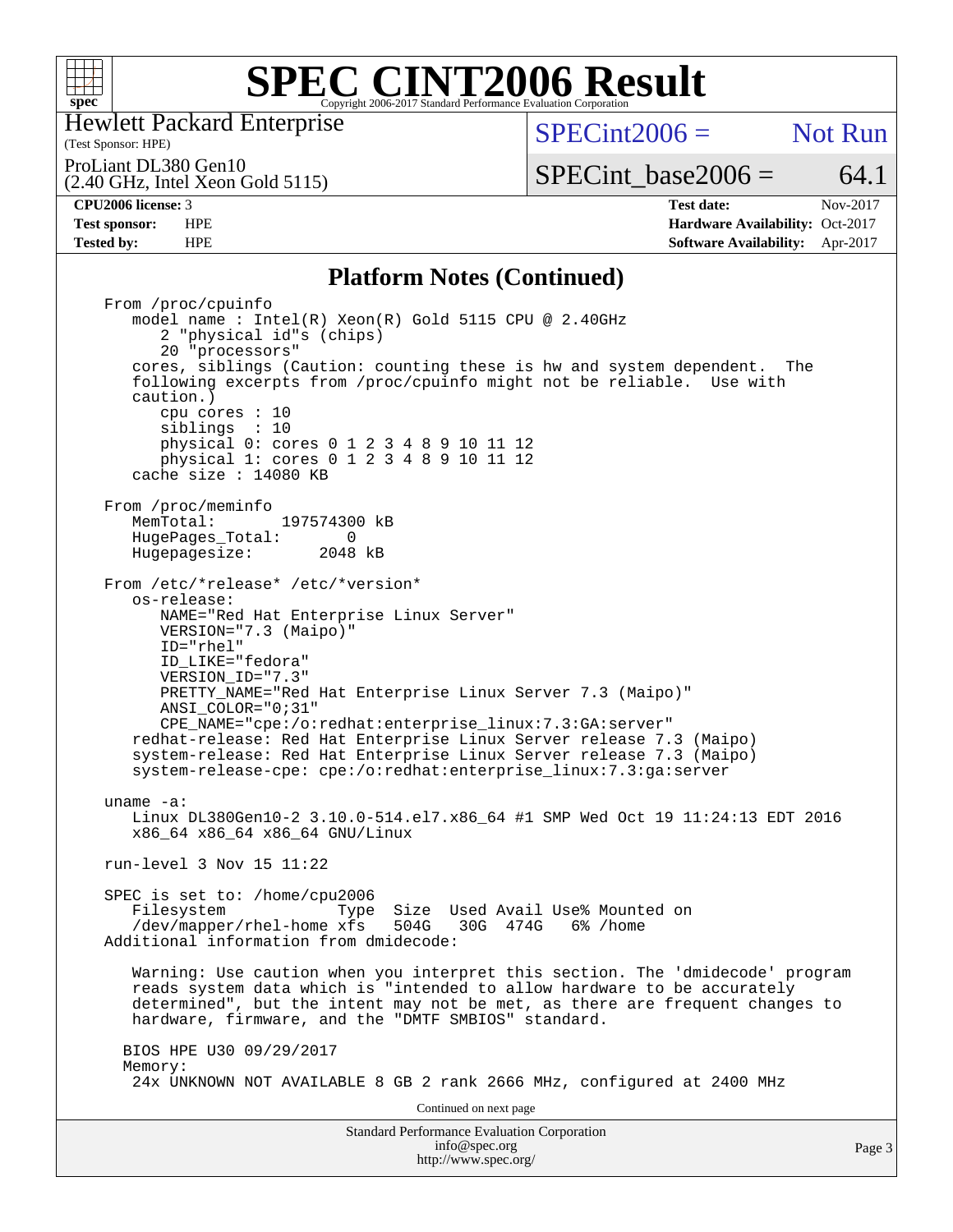

Hewlett Packard Enterprise

(Test Sponsor: HPE)

 $SPECint2006 =$  Not Run

(2.40 GHz, Intel Xeon Gold 5115) ProLiant DL380 Gen10

SPECint base2006 =  $64.1$ 

**[CPU2006 license:](http://www.spec.org/auto/cpu2006/Docs/result-fields.html#CPU2006license)** 3 **[Test date:](http://www.spec.org/auto/cpu2006/Docs/result-fields.html#Testdate)** Nov-2017 **[Test sponsor:](http://www.spec.org/auto/cpu2006/Docs/result-fields.html#Testsponsor)** HPE **[Hardware Availability:](http://www.spec.org/auto/cpu2006/Docs/result-fields.html#HardwareAvailability)** Oct-2017 **[Tested by:](http://www.spec.org/auto/cpu2006/Docs/result-fields.html#Testedby)** HPE **[Software Availability:](http://www.spec.org/auto/cpu2006/Docs/result-fields.html#SoftwareAvailability)** Apr-2017

### **[Platform Notes \(Continued\)](http://www.spec.org/auto/cpu2006/Docs/result-fields.html#PlatformNotes)**

(End of data from sysinfo program)

### **[General Notes](http://www.spec.org/auto/cpu2006/Docs/result-fields.html#GeneralNotes)**

Environment variables set by runspec before the start of the run: KMP\_AFFINITY = "granularity=fine,compact" LD\_LIBRARY\_PATH = "/home/cpu2006/lib/ia32:/home/cpu2006/lib/intel64:/home/cpu2006/sh10.2" OMP NUM THREADS = "20"

 Binaries compiled on a system with 1x Intel Core i7-4790 CPU + 32GB RAM memory using Redhat Enterprise Linux 7.2

## **[Base Compiler Invocation](http://www.spec.org/auto/cpu2006/Docs/result-fields.html#BaseCompilerInvocation)**

[C benchmarks](http://www.spec.org/auto/cpu2006/Docs/result-fields.html#Cbenchmarks): [icc -m64](http://www.spec.org/cpu2006/results/res2017q4/cpu2006-20171127-50750.flags.html#user_CCbase_intel_icc_64bit_bda6cc9af1fdbb0edc3795bac97ada53)

[C++ benchmarks:](http://www.spec.org/auto/cpu2006/Docs/result-fields.html#CXXbenchmarks) [icpc -m64](http://www.spec.org/cpu2006/results/res2017q4/cpu2006-20171127-50750.flags.html#user_CXXbase_intel_icpc_64bit_fc66a5337ce925472a5c54ad6a0de310)

# **[Base Portability Flags](http://www.spec.org/auto/cpu2006/Docs/result-fields.html#BasePortabilityFlags)**

 400.perlbench: [-DSPEC\\_CPU\\_LP64](http://www.spec.org/cpu2006/results/res2017q4/cpu2006-20171127-50750.flags.html#b400.perlbench_basePORTABILITY_DSPEC_CPU_LP64) [-DSPEC\\_CPU\\_LINUX\\_X64](http://www.spec.org/cpu2006/results/res2017q4/cpu2006-20171127-50750.flags.html#b400.perlbench_baseCPORTABILITY_DSPEC_CPU_LINUX_X64) 401.bzip2: [-DSPEC\\_CPU\\_LP64](http://www.spec.org/cpu2006/results/res2017q4/cpu2006-20171127-50750.flags.html#suite_basePORTABILITY401_bzip2_DSPEC_CPU_LP64) 403.gcc: [-DSPEC\\_CPU\\_LP64](http://www.spec.org/cpu2006/results/res2017q4/cpu2006-20171127-50750.flags.html#suite_basePORTABILITY403_gcc_DSPEC_CPU_LP64) 429.mcf: [-DSPEC\\_CPU\\_LP64](http://www.spec.org/cpu2006/results/res2017q4/cpu2006-20171127-50750.flags.html#suite_basePORTABILITY429_mcf_DSPEC_CPU_LP64) 445.gobmk: [-DSPEC\\_CPU\\_LP64](http://www.spec.org/cpu2006/results/res2017q4/cpu2006-20171127-50750.flags.html#suite_basePORTABILITY445_gobmk_DSPEC_CPU_LP64) 456.hmmer: [-DSPEC\\_CPU\\_LP64](http://www.spec.org/cpu2006/results/res2017q4/cpu2006-20171127-50750.flags.html#suite_basePORTABILITY456_hmmer_DSPEC_CPU_LP64) 458.sjeng: [-DSPEC\\_CPU\\_LP64](http://www.spec.org/cpu2006/results/res2017q4/cpu2006-20171127-50750.flags.html#suite_basePORTABILITY458_sjeng_DSPEC_CPU_LP64) 462.libquantum: [-DSPEC\\_CPU\\_LP64](http://www.spec.org/cpu2006/results/res2017q4/cpu2006-20171127-50750.flags.html#suite_basePORTABILITY462_libquantum_DSPEC_CPU_LP64) [-DSPEC\\_CPU\\_LINUX](http://www.spec.org/cpu2006/results/res2017q4/cpu2006-20171127-50750.flags.html#b462.libquantum_baseCPORTABILITY_DSPEC_CPU_LINUX) 464.h264ref: [-DSPEC\\_CPU\\_LP64](http://www.spec.org/cpu2006/results/res2017q4/cpu2006-20171127-50750.flags.html#suite_basePORTABILITY464_h264ref_DSPEC_CPU_LP64) 471.omnetpp: [-DSPEC\\_CPU\\_LP64](http://www.spec.org/cpu2006/results/res2017q4/cpu2006-20171127-50750.flags.html#suite_basePORTABILITY471_omnetpp_DSPEC_CPU_LP64) 473.astar: [-DSPEC\\_CPU\\_LP64](http://www.spec.org/cpu2006/results/res2017q4/cpu2006-20171127-50750.flags.html#suite_basePORTABILITY473_astar_DSPEC_CPU_LP64) 483.xalancbmk: [-DSPEC\\_CPU\\_LP64](http://www.spec.org/cpu2006/results/res2017q4/cpu2006-20171127-50750.flags.html#suite_basePORTABILITY483_xalancbmk_DSPEC_CPU_LP64) [-DSPEC\\_CPU\\_LINUX](http://www.spec.org/cpu2006/results/res2017q4/cpu2006-20171127-50750.flags.html#b483.xalancbmk_baseCXXPORTABILITY_DSPEC_CPU_LINUX)

# **[Base Optimization Flags](http://www.spec.org/auto/cpu2006/Docs/result-fields.html#BaseOptimizationFlags)**

[C benchmarks](http://www.spec.org/auto/cpu2006/Docs/result-fields.html#Cbenchmarks):

[-xCORE-AVX2](http://www.spec.org/cpu2006/results/res2017q4/cpu2006-20171127-50750.flags.html#user_CCbase_f-xCORE-AVX2) [-ipo](http://www.spec.org/cpu2006/results/res2017q4/cpu2006-20171127-50750.flags.html#user_CCbase_f-ipo) [-O3](http://www.spec.org/cpu2006/results/res2017q4/cpu2006-20171127-50750.flags.html#user_CCbase_f-O3) [-no-prec-div](http://www.spec.org/cpu2006/results/res2017q4/cpu2006-20171127-50750.flags.html#user_CCbase_f-no-prec-div) [-parallel](http://www.spec.org/cpu2006/results/res2017q4/cpu2006-20171127-50750.flags.html#user_CCbase_f-parallel) [-qopt-prefetch](http://www.spec.org/cpu2006/results/res2017q4/cpu2006-20171127-50750.flags.html#user_CCbase_f-qopt-prefetch) [-auto-p32](http://www.spec.org/cpu2006/results/res2017q4/cpu2006-20171127-50750.flags.html#user_CCbase_f-auto-p32)

[C++ benchmarks:](http://www.spec.org/auto/cpu2006/Docs/result-fields.html#CXXbenchmarks)

```
-xCORE-AVX2 -ipo -O3 -no-prec-div -qopt-prefetch -auto-p32
-Wl,-z,muldefs -L/sh10.2 -lsmartheap64
```
Standard Performance Evaluation Corporation [info@spec.org](mailto:info@spec.org) <http://www.spec.org/>